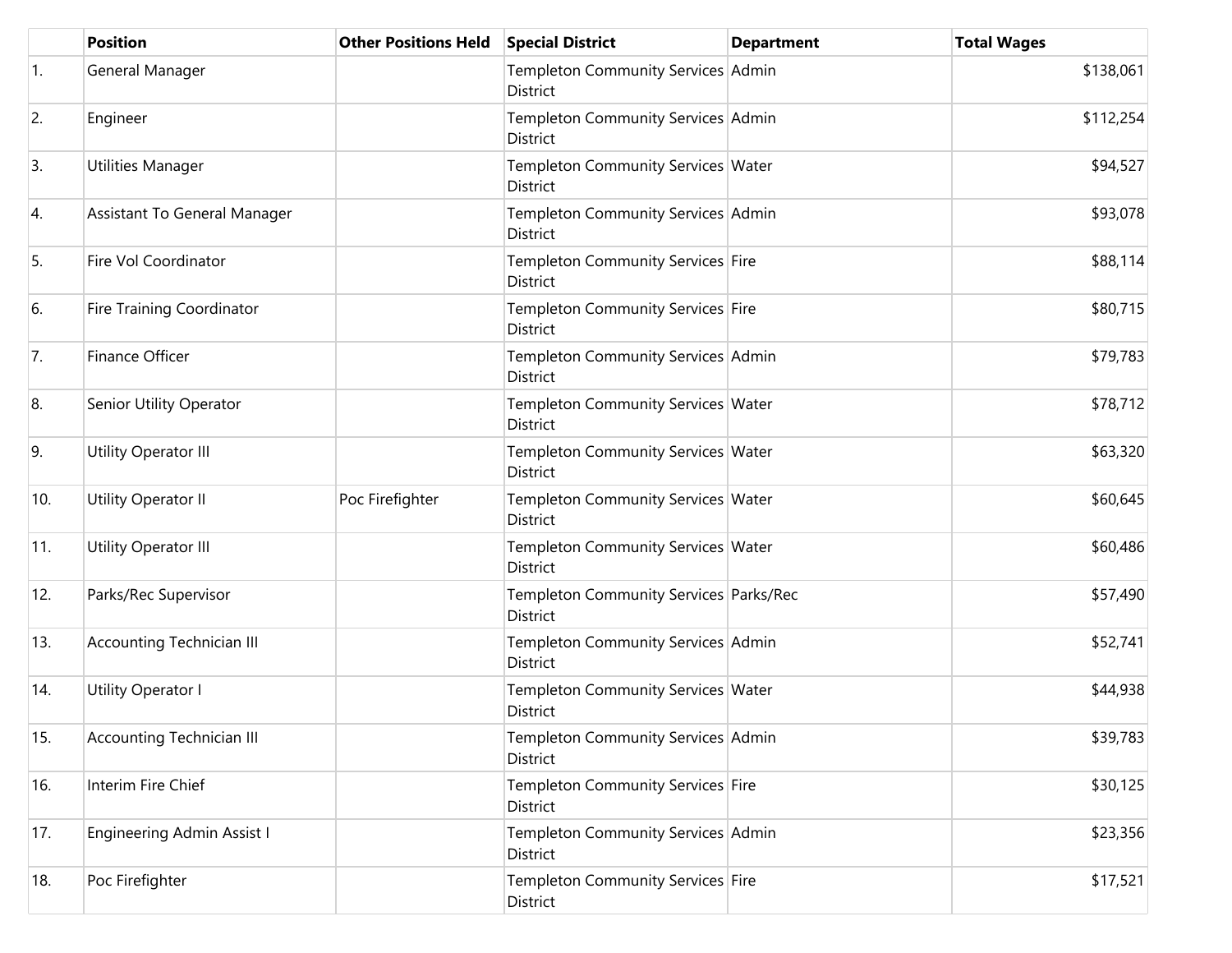| 19. | Customer Service Rep II | Templeton Community Services Admin<br>District            | \$17,444 |
|-----|-------------------------|-----------------------------------------------------------|----------|
| 20. | Recreation Assist. II   | Templeton Community Services Parks/Rec<br><b>District</b> | \$17,018 |
| 21. | Interim Fire Chief      | Templeton Community Services Fire<br>District             | \$13,812 |
| 22. | Part Time Parks/Rec     | Templeton Community Services Parks/Rec<br>District        | \$10,833 |
| 23. | Poc Firefighter         | Templeton Community Services Fire<br>District             | \$9,672  |
| 24. | Interim Fire Chief      | Templeton Community Services Fire<br>District             | \$9,439  |
| 25. | Poc Firefighter         | Templeton Community Services Fire<br><b>District</b>      | \$8,500  |
| 26. | Poc Firefighter         | Templeton Community Services Fire<br>District             | \$7,925  |
| 27. | Poc Firefighter         | Templeton Community Services Fire<br>District             | \$7,572  |
| 28. | Poc Firefighter         | Templeton Community Services Fire<br>District             | \$7,038  |
| 29. | Part Time Parks/Rec     | Templeton Community Services Parks/Rec<br>District        | \$6,777  |
| 30. | Poc Firefighter         | Templeton Community Services Fire<br><b>District</b>      | \$6,216  |
| 31. | Poc Firefighter         | Templeton Community Services Fire<br>District             | \$5,118  |
| 32. | Part Time Parks/Rec     | Templeton Community Services Parks/Rec<br>District        | \$4,800  |
| 33. | Director                | Templeton Community Services Director<br>District         | \$4,650  |
| 34. | Director                | Templeton Community Services Director<br>District         | \$4,650  |
| 35. | Director                | Templeton Community Services Director<br>District         | \$4,200  |
| 36. | Poc Firefighter         | Templeton Community Services Fire<br>District             | \$3,822  |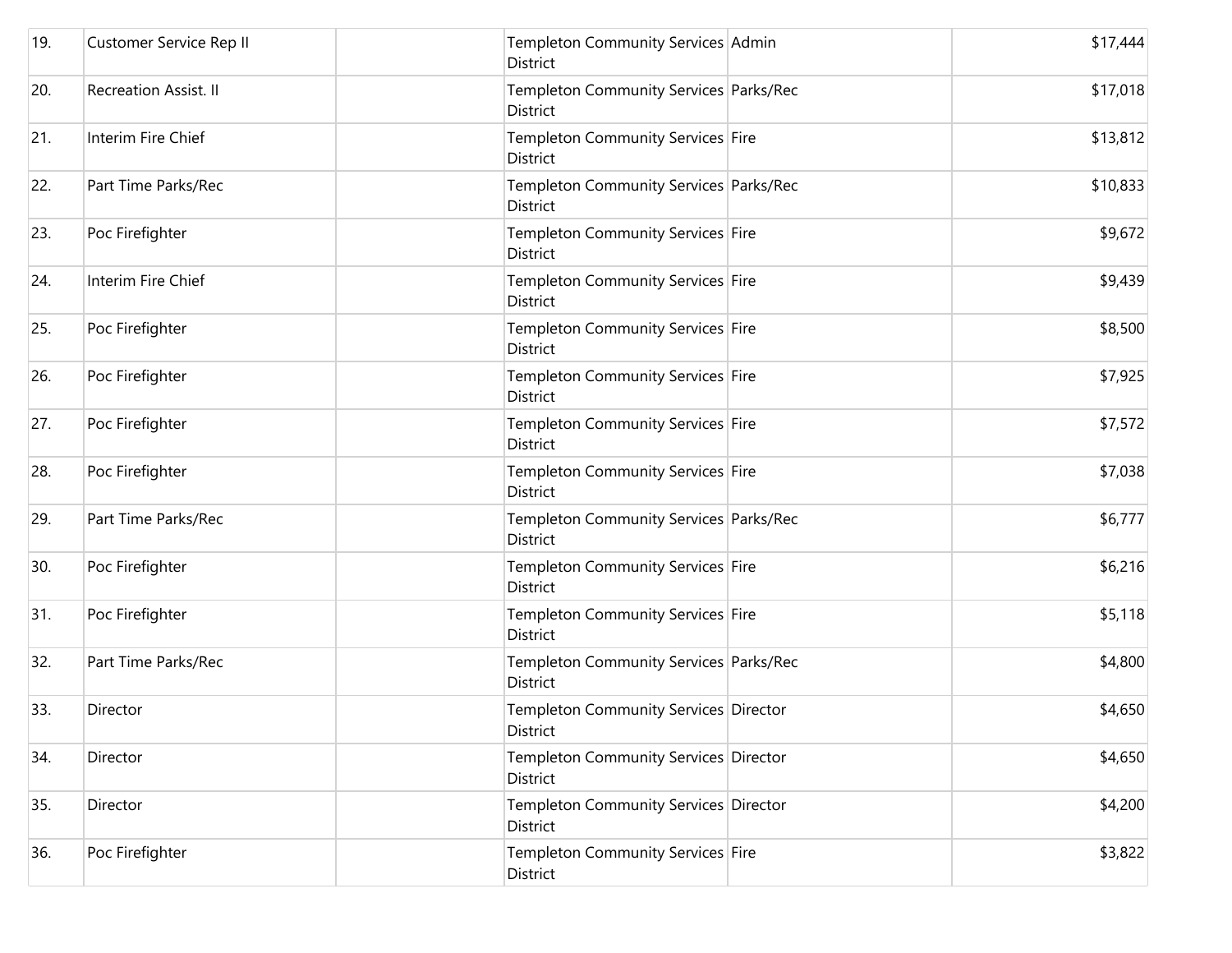| 37. | Part Time Parks/Rec | Templeton Community Services Parks/Rec<br>District        | \$3,598 |
|-----|---------------------|-----------------------------------------------------------|---------|
| 38. | Director            | Templeton Community Services Director<br><b>District</b>  | \$3,450 |
| 39. | Poc Firefighter     | Templeton Community Services Fire<br>District             | \$3,365 |
| 40. | Poc Firefighter     | Templeton Community Services Fire<br>District             | \$3,243 |
| 41. | Director            | Templeton Community Services Director<br>District         | \$3,150 |
| 42. | Conservation Intern | Templeton Community Services Admin<br>District            | \$3,037 |
| 43. | Poc Firefighter     | Templeton Community Services Fire<br><b>District</b>      | \$2,762 |
| 44. | Poc Firefighter     | Templeton Community Services Fire<br><b>District</b>      | \$2,649 |
| 45. | Poc Firefighter     | Templeton Community Services Fire<br><b>District</b>      | \$2,638 |
| 46. | Poc Firefighter     | Templeton Community Services Fire<br>District             | \$2,223 |
| 47. | Poc Firefighter     | Templeton Community Services Fire<br><b>District</b>      | \$2,161 |
| 48. | Poc Firefighter     | Templeton Community Services Fire<br>District             | \$1,330 |
| 49. | Part Time Parks/Rec | Templeton Community Services Parks/Rec<br><b>District</b> | \$1,200 |
| 50. | Poc Firefighter     | Templeton Community Services Fire<br>District             | \$1,040 |
| 51. | Part Time Parks/Rec | Templeton Community Services Parks/Rec<br>District        | \$1,009 |
| 52. | Poc Firefighter     | Templeton Community Services Fire<br>District             | \$820   |
| 53. | Part Time Parks/Rec | Templeton Community Services Parks/Rec<br>District        | \$816   |
| 54. | Part Time Parks/Rec | Templeton Community Services Parks/Rec<br>District        | \$696   |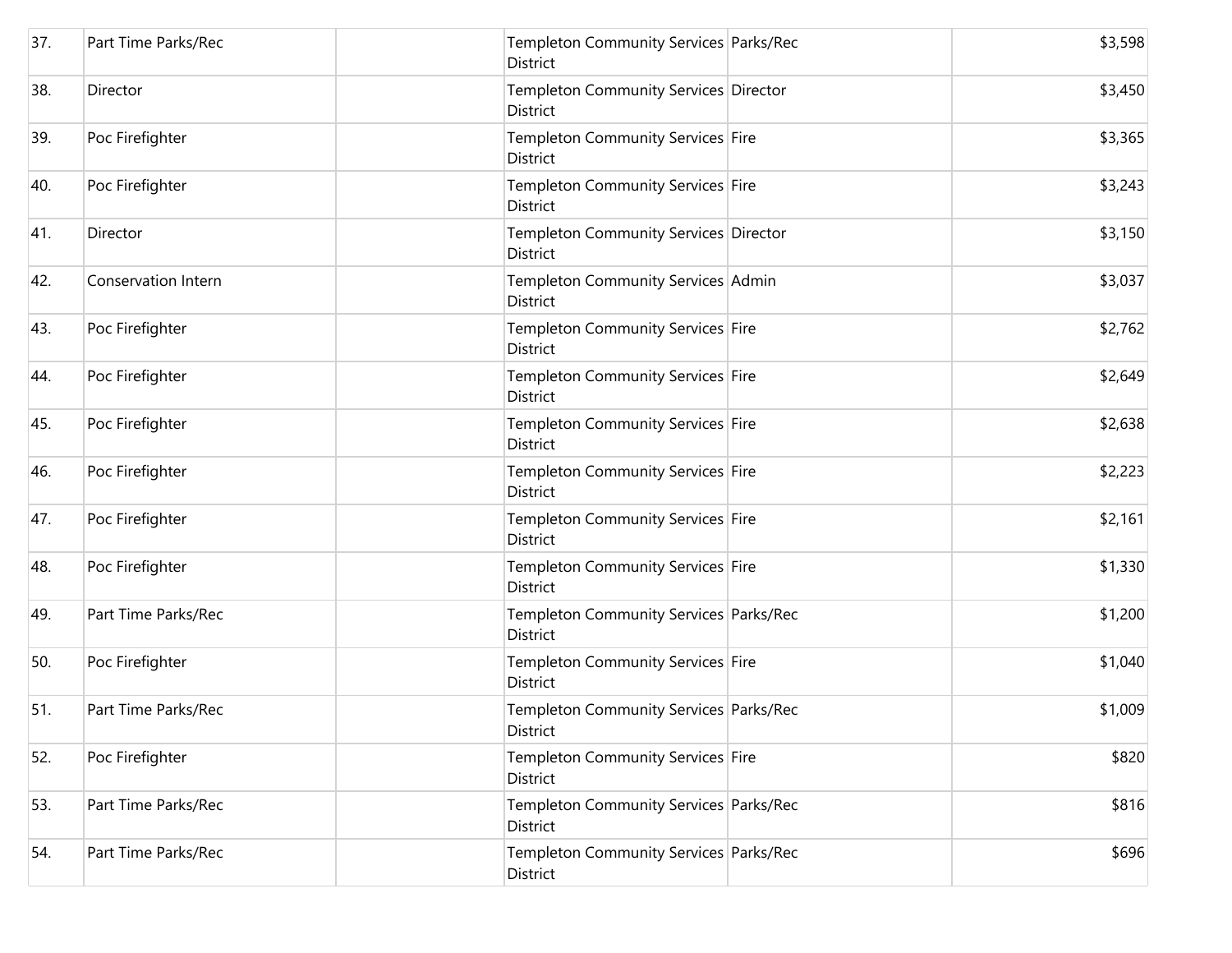| 55. | Part Time Parks/Rec | Templeton Community Services Parks/Rec<br>District        | \$636 |
|-----|---------------------|-----------------------------------------------------------|-------|
| 56. | Part Time Parks/Rec | Templeton Community Services Parks/Rec<br>District        | \$622 |
| 57. | Part Time Parks/Rec | Templeton Community Services Parks/Rec<br>District        | \$622 |
| 58. | Part Time Parks/Rec | Templeton Community Services Parks/Rec<br>District        | \$563 |
| 59. | Part Time Parks/Rec | Templeton Community Services Parks/Rec<br>District        | \$548 |
| 60. | Part Time Parks/Rec | Templeton Community Services Parks/Rec<br>District        | \$547 |
| 61. | Part Time Parks/Rec | Templeton Community Services Parks/Rec<br><b>District</b> | \$490 |
| 62. | Part Time Parks/Rec | Templeton Community Services Parks/Rec<br>District        | \$460 |
| 63. | Part Time Parks/Rec | Templeton Community Services Parks/Rec<br>District        | \$456 |
| 64. | Part Time Parks/Rec | Templeton Community Services Parks/Rec<br>District        | \$436 |
| 65. | Part Time Parks/Rec | Templeton Community Services Parks/Rec<br>District        | \$430 |
| 66. | Part Time Parks/Rec | Templeton Community Services Parks/Rec<br>District        | \$415 |
| 67. | Part Time Parks/Rec | Templeton Community Services Parks/Rec<br>District        | \$415 |
| 68. | Part Time Parks/Rec | Templeton Community Services Parks/Rec<br><b>District</b> | \$410 |
| 69. | Part Time Parks/Rec | Templeton Community Services Parks/Rec<br>District        | \$399 |
| 70. | Part Time Parks/Rec | Templeton Community Services Parks/Rec<br>District        | \$324 |
| 71. | Part Time Parks/Rec | Templeton Community Services Parks/Rec<br>District        | \$322 |
| 72. | Part Time Parks/Rec | Templeton Community Services Parks/Rec<br>District        | \$318 |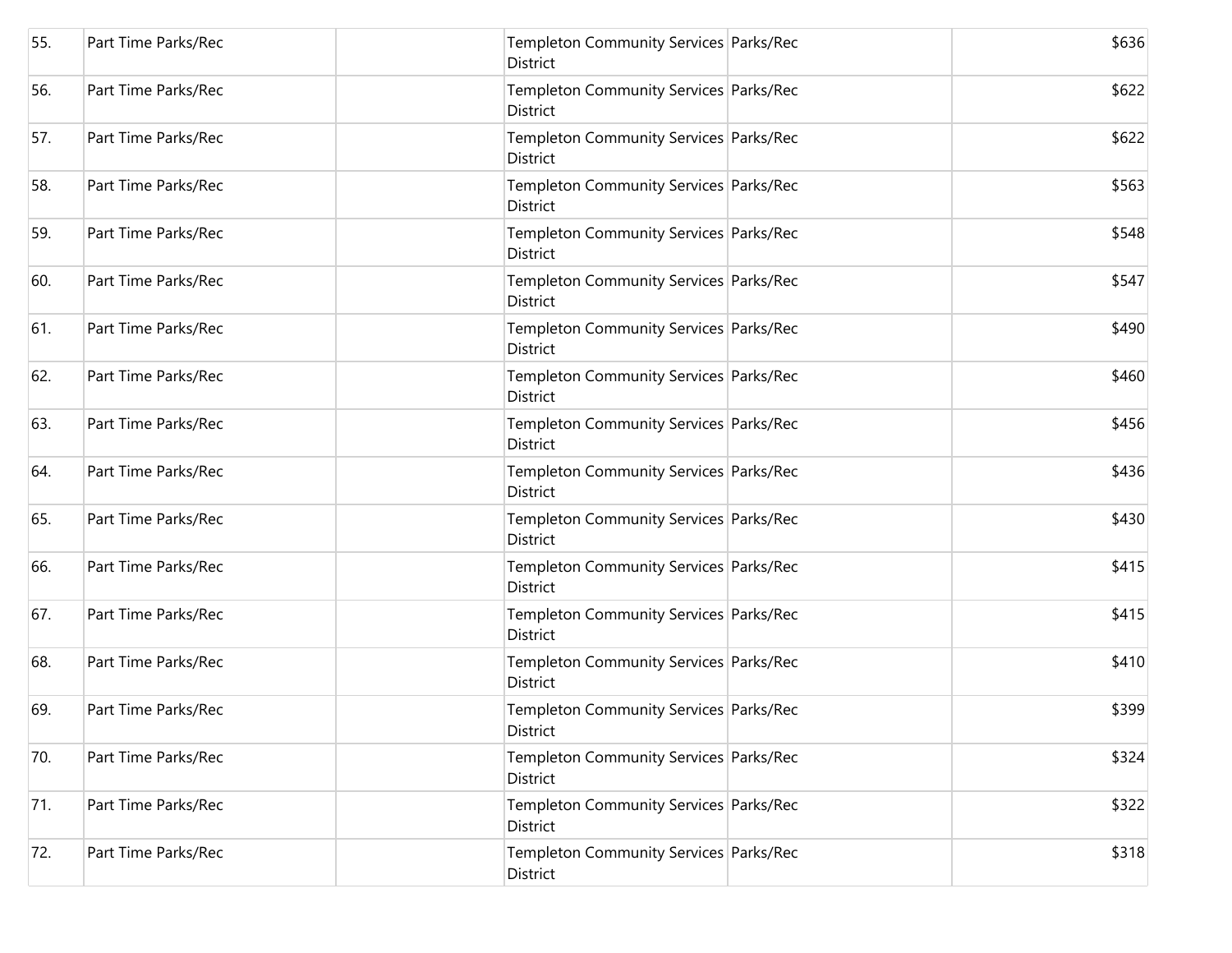| 73. | Part Time Parks/Rec | Templeton Community Services Parks/Rec<br>District        | \$316 |
|-----|---------------------|-----------------------------------------------------------|-------|
| 74. | Part Time Parks/Rec | Templeton Community Services Parks/Rec<br>District        | \$315 |
| 75. | Part Time Parks/Rec | Templeton Community Services Parks/Rec<br>District        | \$309 |
| 76. | Part Time Parks/Rec | Templeton Community Services Parks/Rec<br>District        | \$282 |
| 77. | Part Time Parks/Rec | Templeton Community Services Parks/Rec<br>District        | \$282 |
| 78. | Part Time Parks/Rec | Templeton Community Services Parks/Rec<br>District        | \$261 |
| 79. | Part Time Parks/Rec | Templeton Community Services Parks/Rec<br><b>District</b> | \$242 |
| 80. | Part Time Parks/Rec | Templeton Community Services Parks/Rec<br>District        | \$242 |
| 81. | Part Time Parks/Rec | Templeton Community Services Parks/Rec<br>District        | \$239 |
| 82. | Part Time Parks/Rec | Templeton Community Services Parks/Rec<br>District        | \$236 |
| 83. | Part Time Parks/Rec | Templeton Community Services Parks/Rec<br>District        | \$222 |
| 84. | Part Time Parks/Rec | Templeton Community Services Parks/Rec<br>District        | \$218 |
| 85. | Part Time Parks/Rec | Templeton Community Services Parks/Rec<br>District        | \$214 |
| 86. | Part Time Parks/Rec | Templeton Community Services Parks/Rec<br>District        | \$208 |
| 87. | Part Time Parks/Rec | Templeton Community Services Parks/Rec<br>District        | \$204 |
| 88. | Part Time Parks/Rec | Templeton Community Services Parks/Rec<br>District        | \$204 |
| 89. | Part Time Parks/Rec | Templeton Community Services Parks/Rec<br>District        | \$198 |
| 90. | Part Time Parks/Rec | Templeton Community Services Parks/Rec<br>District        | \$188 |